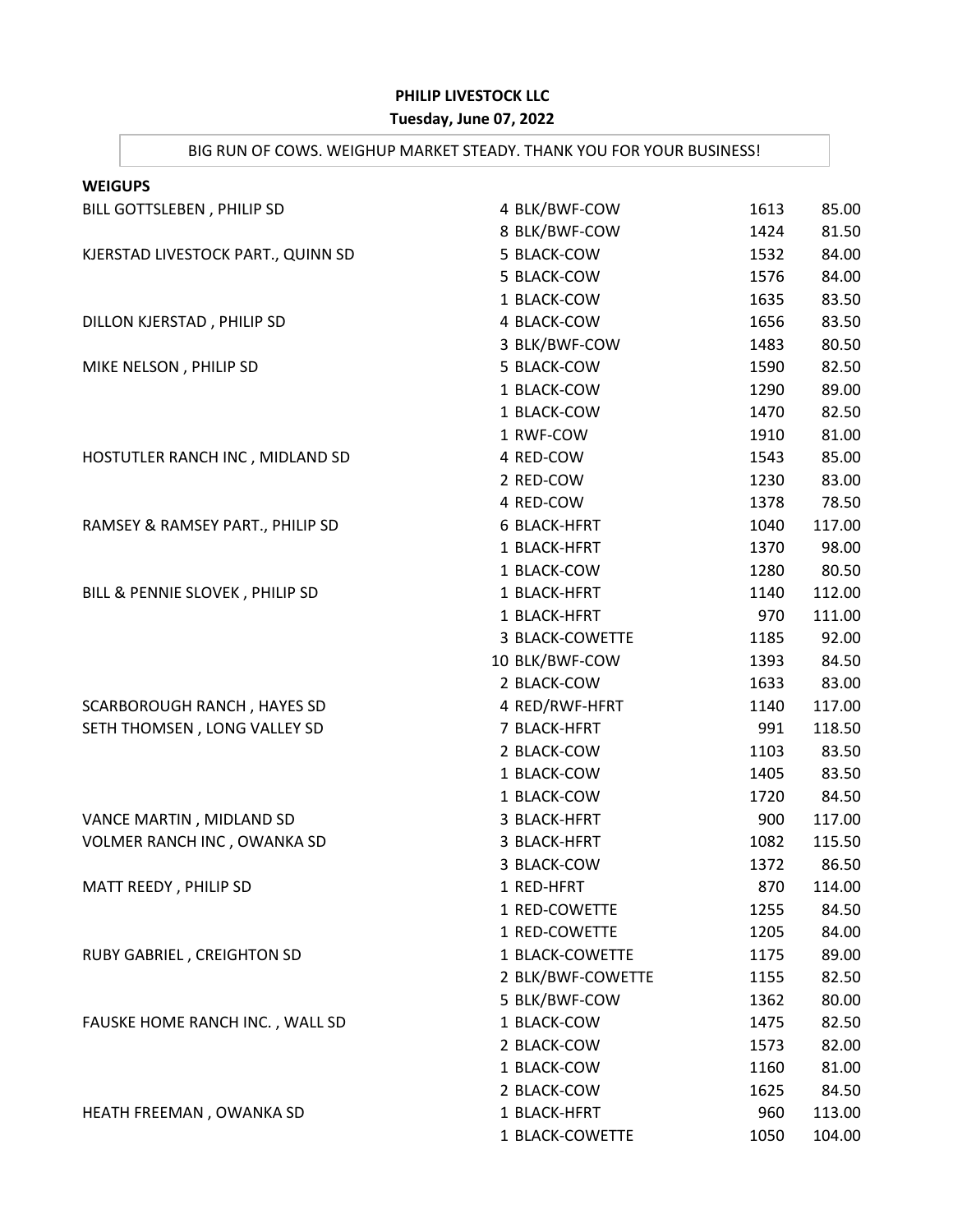|                                        | 1 BWF-COWETTE    | 1105 | 97.00  |
|----------------------------------------|------------------|------|--------|
| SUSAN EISENBRAUN, CREIGHTON SD         | 4 BLACK-COW      | 1641 | 84.50  |
| JT MOON III, CREIGHTON SD              | 11 BLACK-COW     | 1481 | 84.00  |
|                                        | 1 BLACK-COW      | 1280 | 78.50  |
|                                        | 1 BLACK-COW      | 1300 | 78.50  |
| LES HEINRICH, CAPUTA SD                | 1 BLACK-COW      | 1623 | 82.00  |
| HEINRICH RANCH INC, CAPUTA SD          | 1 BLACK-COW      | 1385 | 81.50  |
| MIKE KNUPPE, MENOKEN ND                | 1 BLACK-HFRT     | 835  | 111.00 |
| LEVI T BUCHERT, PHILIP SD              | 6 RED-COW        | 1289 | 85.00  |
|                                        | 1 RED-COW        | 1710 | 85.00  |
| CLAYTON KJERSTAD FMY FM&RN LL, WALL SD | 3 BLACK-COW      | 1283 | 79.50  |
|                                        | 4 BLACK-COW      | 1271 | 74.00  |
| ROSETH BROTHERS, MIDLAND SD            | 5 BLACK-COW      | 1485 | 84.00  |
| MONTE DENKE, QUINN SD                  | 1 BLACK-COW      | 1890 | 87.00  |
|                                        | 1 BLACK-COW      | 1530 | 84.00  |
| MARK & KAREN FOLAND, MIDLAND SD        | 1 BLACK-HFRT     | 890  | 110.00 |
|                                        | 2 BLACK-COWETTE  | 1115 | 95.00  |
|                                        | 5 BLACK-COW      | 1316 | 81.00  |
|                                        | 3 BLACK-COW      | 1215 | 80.00  |
| MARK BUCHHOLZ, PHILIP SD               | 9 BLACK-COW      | 1408 | 83.00  |
|                                        | 3 BLACK-COW      | 1205 | 85.00  |
|                                        | 3 BLACK-COW      | 1302 | 81.00  |
| TOM O'ROURKE, INTERIOR SD              | 7 BLACK-COW      | 1419 | 83.00  |
|                                        | 5 BLACK-COW      | 1529 | 83.00  |
|                                        | 9 BLACK-COW      | 1352 | 82.50  |
| BRUCE MURDOCK, HOT SPRINGS SD          | 1 BLACK-COW      | 1645 | 82.00  |
| JENNIFER MURDOCK, CHEYENNE WY          | 1 BLACK-COW      | 1395 | 82.00  |
| KALVIN & HEATHER EISENBRAUN, PHILIP SD | 2 RED-HFRT       | 975  | 107.00 |
|                                        | 3 RED-HFRT       | 1185 | 97.00  |
|                                        | 1 RED-COWETTE    | 1030 | 97.00  |
|                                        | 1 RWF-COW        | 1350 | 83.50  |
|                                        | 1 RED-COW        | 1535 | 83.00  |
|                                        | 5 RED-COW        | 1305 | 82.50  |
| APRIL WHEAT PATTERSON, KADOKA SD       | 1 BLACK-HFRT     | 1275 | 102.00 |
|                                        | 1 BLACK-COWETTE  | 1045 | 91.00  |
|                                        | 2 BLACK-COW      | 1243 | 89.00  |
|                                        | 1 BLACK-COW      | 1505 | 83.00  |
| TODD TRASK, WASTA SD                   | 6 BLACK-COW      | 1548 | 83.50  |
|                                        | 9 BLACK-COW      | 1359 | 82.50  |
| PAUL SLOVEK, PHILIP SD                 | 1 BLACK-COWETTE  | 1105 | 93.00  |
|                                        | 4 RD/BLK-COW     | 1691 | 86.00  |
|                                        | 9 RD/BLK-COWETTE | 1240 | 82.50  |
|                                        | 7 RD/BLK-COW     | 1264 | 80.00  |
| JESSE SAWVELL, QUINN SD                | 2 BLACK-COW      | 1638 | 83.00  |
| DALE SAWVELL, QUINN SD                 | 3 BLACK-COWETTE  | 1280 | 90.00  |
| LORI KELLY, PHILIP SD                  | 1 BLACK-COW      | 1605 | 84.00  |
| DACE KELLY, PHILIP SD                  | 1 BWF-COW        | 1320 | 82.50  |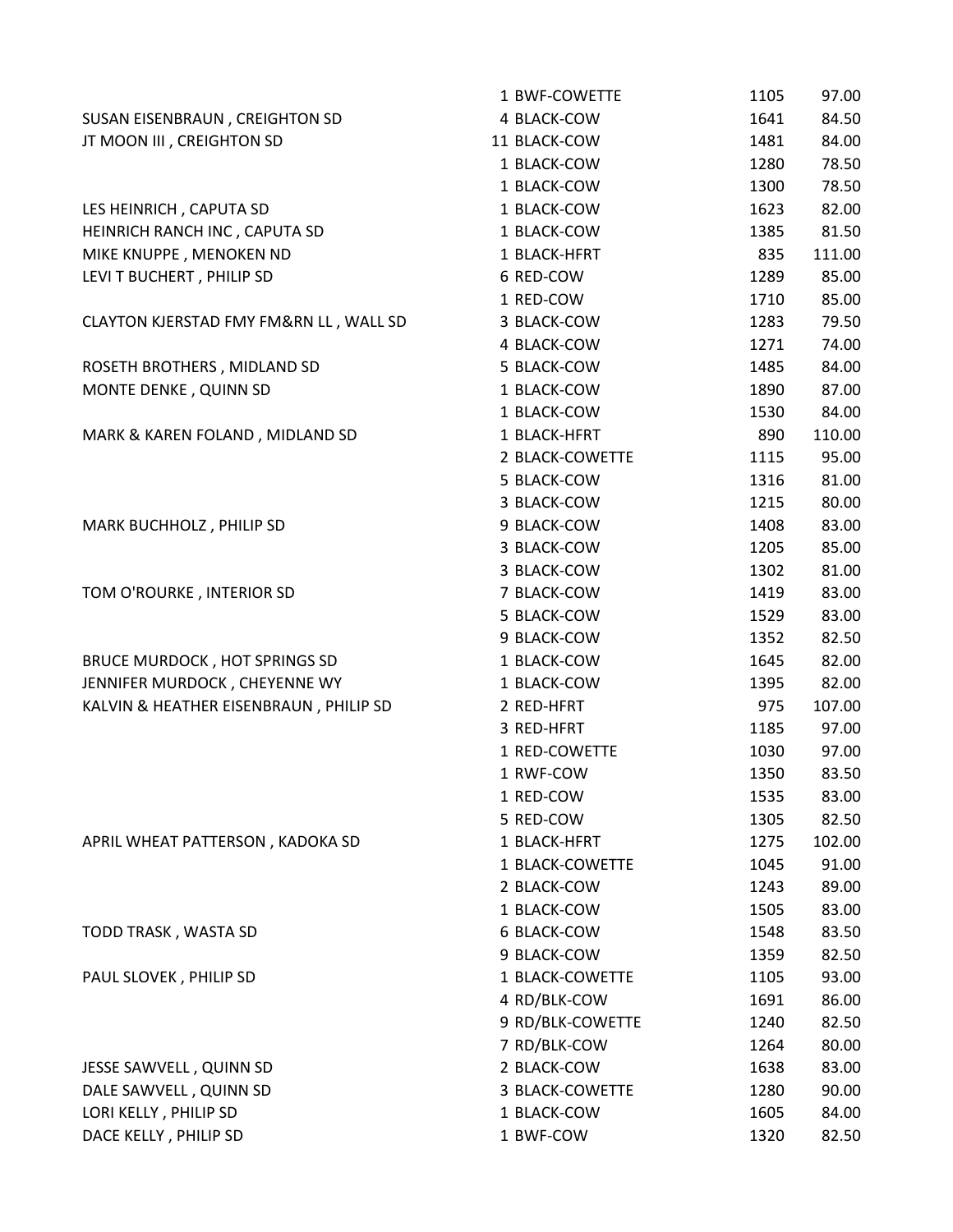| SPENCER & PAIGE CORDES, CREIGHTON SD          | 1 BLACK-COW     | 1495 | 82.00  |
|-----------------------------------------------|-----------------|------|--------|
|                                               | 1 BLACK-COW     | 1610 | 78.00  |
| TUCKER MCDANIEL, MIDLAND SD                   | 1 BWF-COW       | 1505 | 83.50  |
| STEVE MCDANIEL, MIDLAND SD                    | 1 BLACK-COW     | 1455 | 80.00  |
| JOEL & KANDI DEERING, WASTA SD                | 4 CHAR-COWETTE  | 1138 | 91.00  |
|                                               | 1 CHAR-COWETTE  | 1100 | 92.00  |
|                                               | 1 CHAR-COW      | 1400 | 81.00  |
| SHAYNE PORCH, WANBLEE SD                      | 4 BLK/BWF-COW   | 1439 | 82.00  |
| DED BUTTE RANCH LLC, MIDLAND SD               | 1 BLACK-HFRT    | 1030 | 103.50 |
|                                               | 1 BLACK-COWETTE | 1170 | 89.00  |
|                                               | 3 BLACK-COW     | 1402 | 83.00  |
| GARY & DEBBRA WILLIAMS, WALL SD               | 1 BLACK-COW     | 1565 | 83.00  |
| MIKE AMIOTTE, INTERIOR SD                     | 1 BLACK-COW     | 1295 | 82.00  |
| JOSH FERGUSON, LONG VALLEY SD                 | 1 BLACK-COW     | 1375 | 82.00  |
| CRAIG ROBERTSON, CAPUTA SD                    | 1 BLACK-COWETTE | 1225 | 104.00 |
|                                               | 1 BLACK-COWETTE | 1120 | 96.00  |
|                                               | 2 BLACK-COW     | 968  | 85.00  |
|                                               | 1 BLACK-HFRT    | 940  | 109.50 |
| COLE REINERT, WALL SD                         | 1 BLACK-COW     | 1455 | 85.50  |
| <b>GENE &amp; ALICIA FORTUNE, INTERIOR SD</b> | 2 BLACK-COW     | 1203 | 84.50  |
|                                               | 5 BLACK-COW     | 1491 | 84.00  |
| STEVE & PAMELA CLEMENTS, PHILIP SD            | 1 BLACK-COWETTE | 1150 | 83.50  |
|                                               | 4 BLACK-COW     | 1423 | 80.00  |
| CLEM HANDCOCK, LONG VALLEY SD                 | 7 BLACK-COWETTE | 1171 | 89.00  |
|                                               | 2 BLACK-COW     | 1155 | 89.50  |
| <b>BRETT GUPTILL, INTERIOR SD</b>             | 1 BLACK-COW     | 1145 | 80.00  |
|                                               | 1 BLACK-COWETTE | 990  | 108.00 |
| DENNIS & KAY SIELER, QUINN SD                 | 1 BLACK-COW     | 1565 | 83.00  |
| PAT BROWN, RAPID CITY SD                      | 1 BLACK-COW     | 1622 | 82.00  |
| <b>BULLS</b>                                  |                 |      |        |
| DUANE PAPOUSEK, QUINN SD                      | 1 BLACK-BULL    | 2300 | 111.50 |
|                                               | 1 BLACK-BULL    | 2005 | 104.50 |
| DAN SCHOFIELD, PHILIP SD                      | 1 CHAR-BULL     | 2485 | 110.00 |
| <b>GRANT PATTERSON, KADOKA SD</b>             | 1 CHAR-BULL     | 2130 | 110.00 |
| FAUSKE HOME RANCH INC., WALL SD               | 1 BLACK-BULL    | 2095 | 111.00 |
| WYATT PETERSON, UNION CENTER SD               | 1 BLACK-BULL    | 2375 | 107.00 |
| WADE PETERSON, ENNING SD                      | 1 BLACK-BULL    | 2260 | 104.50 |
| RAPID CREEK RANCH, CANTON NC                  | 1 RED-BULL      | 2220 | 103.50 |
|                                               | 1 RED-BULL      | 1825 | 102.00 |
| JIM & JOAN CANTRELL, PHILIP SD                | 1 BLACK-BULL    | 2050 | 101.00 |
|                                               | 1 BLACK-BULL    | 2225 | 105.00 |
| CLIFFORD & MARY POSS, PHILIP SD               | 1 BLACK-BULL    | 2255 | 102.00 |
|                                               | 1 BLACK-BULL    | 2035 | 94.50  |
| TOM O'ROURKE, INTERIOR SD                     | 1 BLACK-BULL    | 1995 | 102.00 |
| <b>GENE &amp; ALICIA FORTUNE, INTERIOR SD</b> | 1 BLACK-BULL    | 1945 | 98.00  |
| <b>CHANEY BURNS, PHILIP SD</b>                | 1 BLACK-BULL    | 2130 | 98.00  |